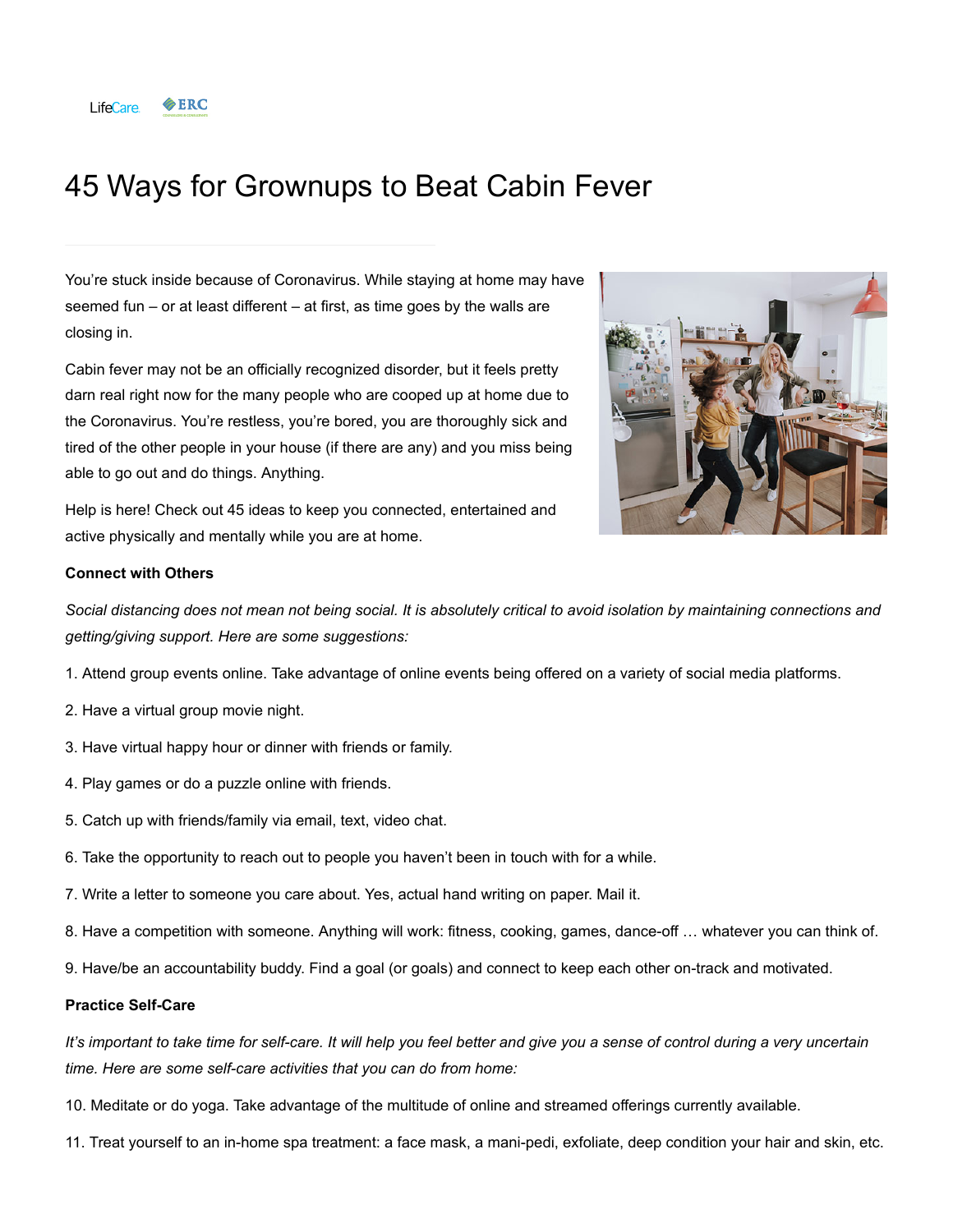12. Keep up with your personal grooming. Shower, shave and get dressed as if you were going to the office. If you look your best, you'll feel better.

13. Color your hair.

14. Take a bath. With bubbles if you have them.

15. Think about what you're grateful for.

16. Limit media exposure to COVID-19 news and stick to reliable sources. You want to stay informed, but obsessively surfing is a guaranteed anxiety inducer.

### **Entertain Yourself**

*Escape from reality for a while. Being at home is a great time to relax and enjoy old favorites and explore new ones. Consider these options:*

17. Binge your favorite movies or television shows or find a new favorite.

18. Go to an online dance party.

19. Stream a free concert from a favorite artist. Many popular musicians are streaming mini-concerts via their social media platforms.

20. Watch a classical music performance. Many venues are offering free performances via streaming service.

21. Stream theatrical productions. Local, regional and national theaters that are unable to perform for live audiences are streaming their productions online.

22. Read. Alternate one literary masterpiece with one guilty pleasure. In addition to purchasing e-books for your e-reader, many local libraries offer e-books you can borrow online (you can get/renew a library card online as well). If you don't have an e-reader, there are reading apps for computer, tablet and phone.

23. Listen to podcasts.

24. Paint or draw.

25. Write. Journal, blog; write a short story, play, novel, poem; write a song.

26. Teach your dog or cat a new trick.

27. Start a garden from seeds.

28. Go for a drive.

# **Stay Physically Active**

*It's so important to take care of your health during this time. Physical activity can help bolster your immune system and improve mental health. Here are a few possibilities to try:*

29. Stay fit.

30. Get fit.

31. Try a new workout.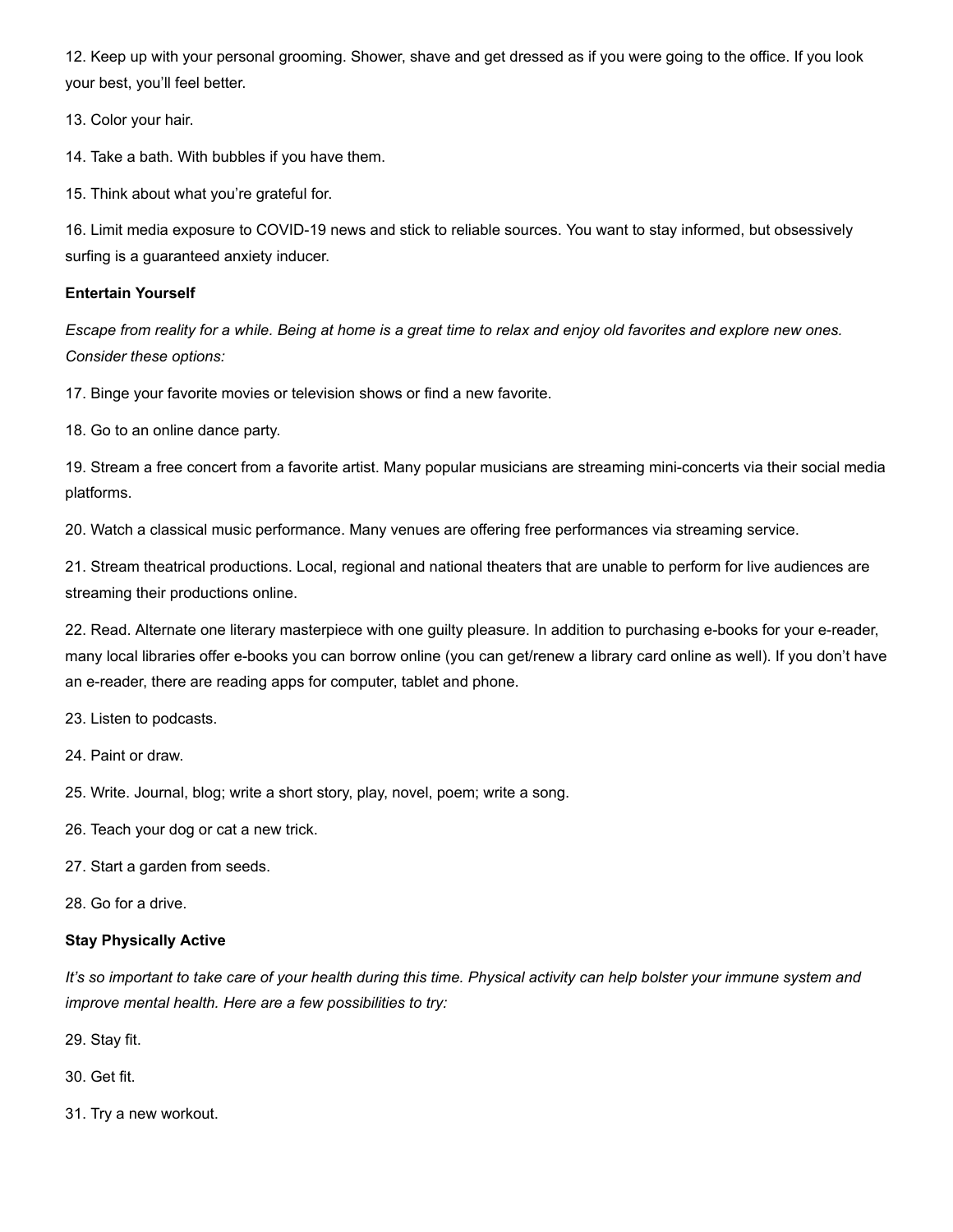*Fitness practitioners and facilities are turning to cyberspace to help people stay active at home by offering online classes, many free of charge, or extending trial periods for at-home workouts. Don't have workout equipment at home? Get creative! There are lots of online resources to help you repurpose items in your home to work out.*

32. If you can, get outside and be active in the fresh air (check with local authorities for any restrictions in your area and practice social distancing!): go for a walk, a run, a hike or a bike ride.

33. Bust a move and dance. Learn a new dance online.

34. Stretch.

35. Have an accountability buddy. Keep each other motivated to be active.

### **Eat Well (Yes, Treats Are Okay)**

*Fueling your body with healthy foods not only helps you stay physically healthy, eating nutritious foods also helps to control your moods. Some treats are okay but try to keep sweets to a reasonable amount. Here are a few suggestions to consider:*

36. Cook. Make an old favorite or try a new recipe. Challenge yourself to make something tasty and healthy using the ingredients you have on hand. Have a virtual cook-off or competition with someone.

37. Bake. From a mix or from scratch depending on your ability and sense of adventure.

#### **Learn Something**

*Stimulate your mind. The focus needed to learn something new can make time fly and mastering a new skill will give you a nice emotional boost. Here are some ideas:*

38. Learn a new craft/hobby/skill or revisit an old one.

39. Learn how to play an instrument. Or learn how to play a new piece of music.

40. Take an online course. Many schools and other learning institutions are offering free classes during this time. Take advantage!

41. Learn a new language.

42. Learn a handy how-to: how to fix or make something that is a practical skill for home or auto.

# **Tackle Your To-Dos**

*Having a clean, well-organized living environment does wonders for your physical and mental health. And making a few changes may bring a sense of freshness that helps make staying put a bit easier. Here are a few possibilities:*

43. Get organized. Declutter your closet, go through your junk drawer, clean out cabinets/attic/basement, organize your finances, legal documents, other documents, files, photos, etc.

44. Give your home a deep clean.

45. Rearrange your furniture. In one room or in many rooms.